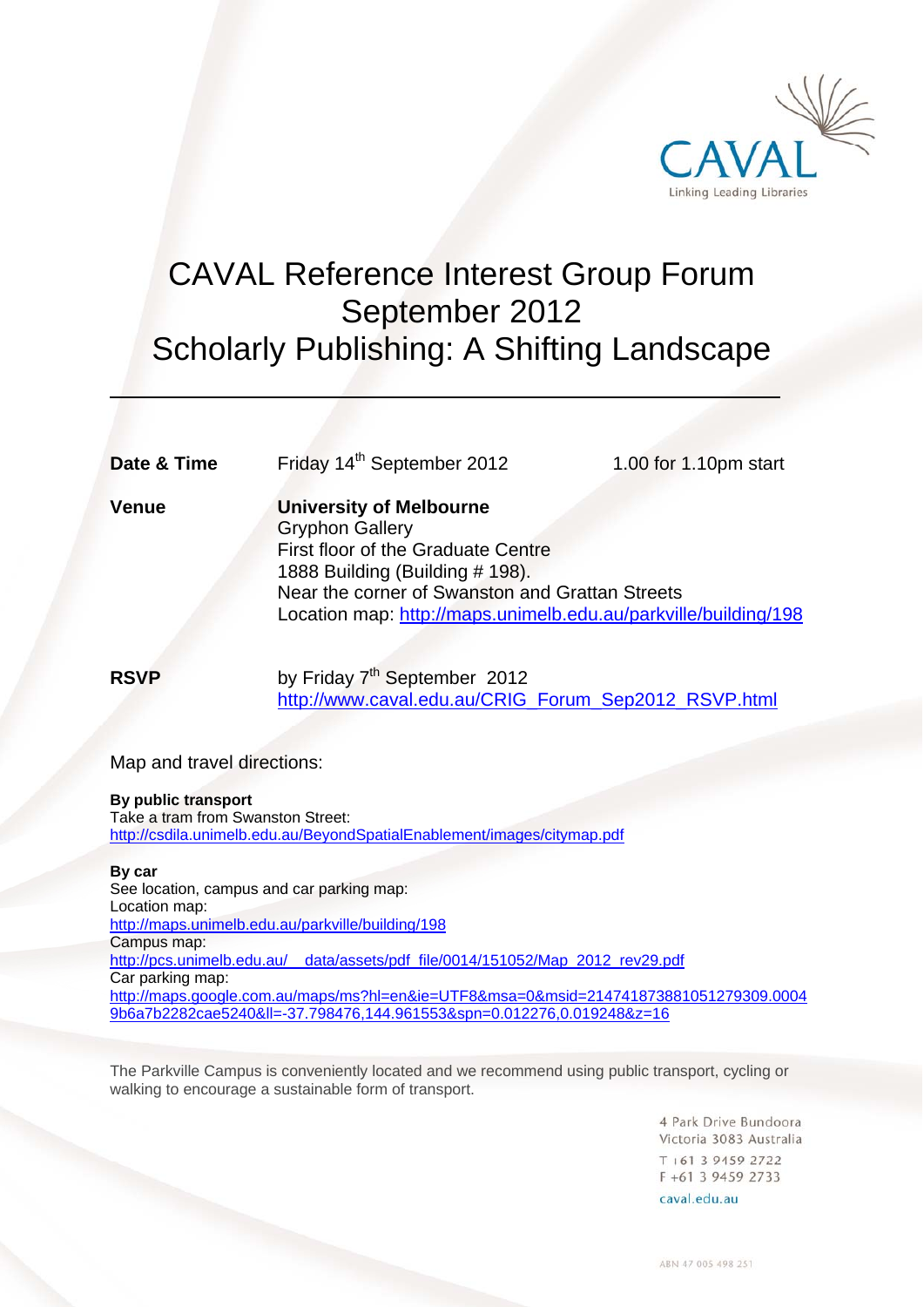

# **September 2012 Forum**

# **Scholarly Publishing: A Shifting Landscape**

### **Program**

**1.10pm Welcome and Introduction from Chair of CRIG** Gary Pearce - RMIT University Library

# **1.15-1.50 An academic perspective on changes in publishing. (35 minutes)**  Gavin Moodie – Governance and Planning – RMIT University

In this session Gavin will consider how changes in publishing are affecting academics' teaching, research and service. He argues that scholarship is faced with a classic dilemma of path dependence: will scholarly communication persist like the qwerty keyboard or be transformed like newspapers?

# **1.50-2.25 Accessible openness: repositioning repositories for a changing landscape. (35 Minutes)**  Rebecca Parker – Swinburne University of Technology

Academic librarians have been facilitating open access through repositories for some time now, but the open access landscape is growing more and more complex by the day. To provide effective library services for academics and advocate on their behalf, we need to be aware of the challenges as well as the benefits of what we're doing. Open access is not only in terms of repositories, but even what constitutes an open access journal is a grey area. The recent Finch report in the UK recommended changes to research funding and publishing models that sent shockwaves well beyond the UK, while back home in Australia the two major research funders are revealing conflicting attitudes towards openness.

How does the changing landscape of academic publishing affect research impact and the messages we're communicating to our academics? In this presentation, Rebecca Parker will examine some of the urban myths about open access, demonstrate why green and gold are not just our Olympic colours, and give concrete examples of how open content can facilitate the library's engagement with academics.

# **2.25-2.45 Break (20 minutes)**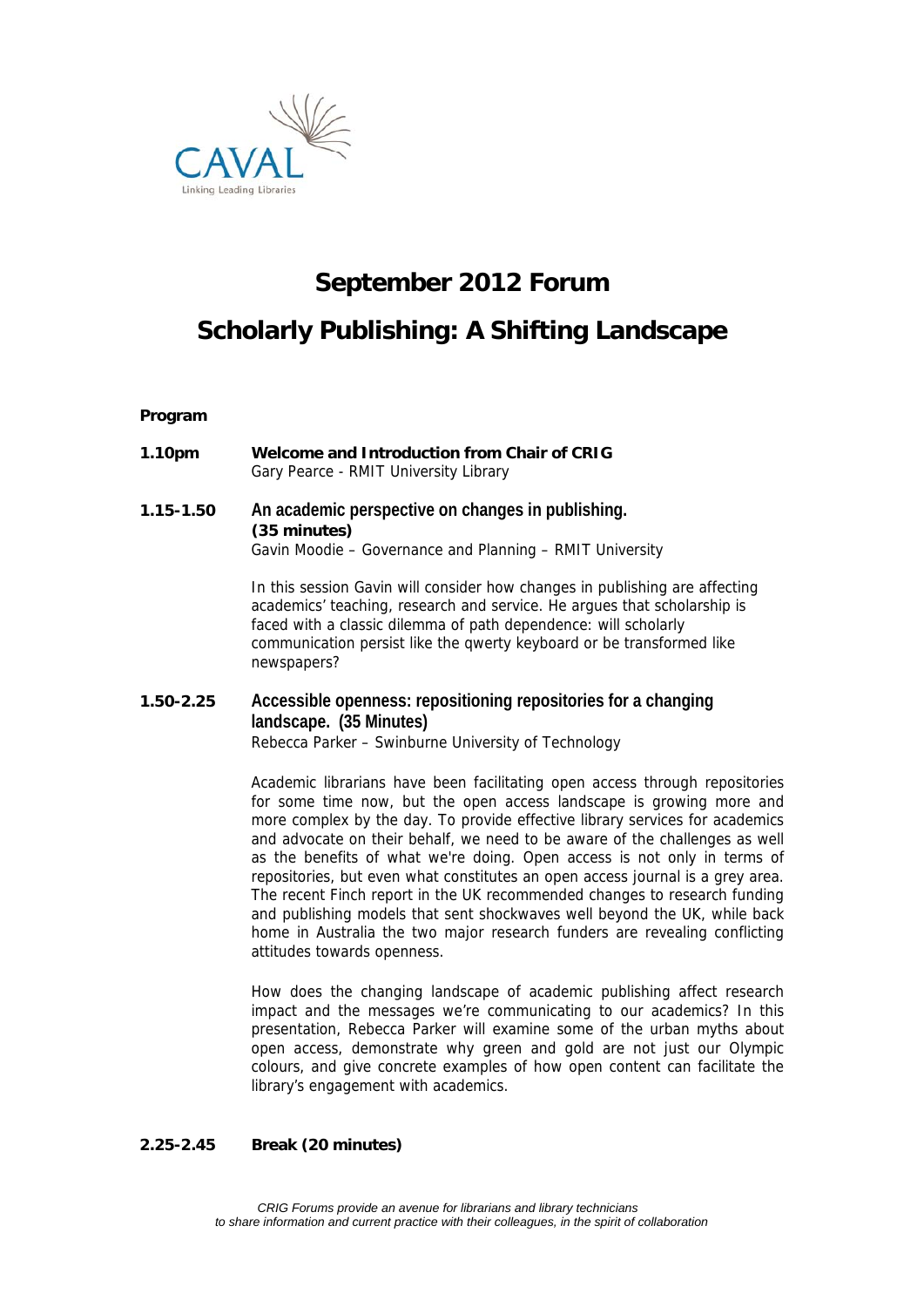

### **2.45-3.20 Open-access publishing: panacea or problem? (35 minutes)**  Nathan Hollier - Director – Monash University Publishing

There is a very large movement for open-access publishing around the world, arising primarily from groups of people arguing that knowledge, especially the publicly funded knowledge emanating from higher-education institutions, should be available for the public good, rather than owned by corporations and other organisations seeking to maximise, or at least make, profits. Often it is contended that digital technology itself is or should be a spur towards the removal of price restrictions; that conventional 'laws' of supply and demand no longer hold true, or as true as they did in the pre-digital age. Others argue, sometimes out of apparently narrow self-interest, but other times more thoughtfully, that a 'free' world for readers is not necessarily a better world, even for readers, and that more consideration needs to be given to the question of how those people currently performing essential tasks within the contemporary publishing environment are to receive proper recompense for their work, and thereby continue to perform it well. In this paper these competing views are examined and evaluated, with particular reference to the example of Monash University Publishing and its business model.

# **3.20-3.55 The end of measurement (35 minutes)**

Inger Mewburn – Research Fellow – RMIT University's School of Graduate Research (SGR)

Is scholarly publishing as an indicator of 'marketability' as a researcher under threat? Recently Forbes Business magazine argued that the Curriculum Vitae will disappear within the next 5 years and be replaced with your 'digital footprint'. What does this mean for academics and researchers? We are all accustomed to evidence of publication in peer reviewed journals and conferences being an indicator of quality, but we are experiencing an academic job market under flux where publishing in conventional ways may no longer be enough.

**3.55-4.00 Finish and wrap up (5 minutes)** 

# **4.00 Tour of the University of Melbourne Libraries**